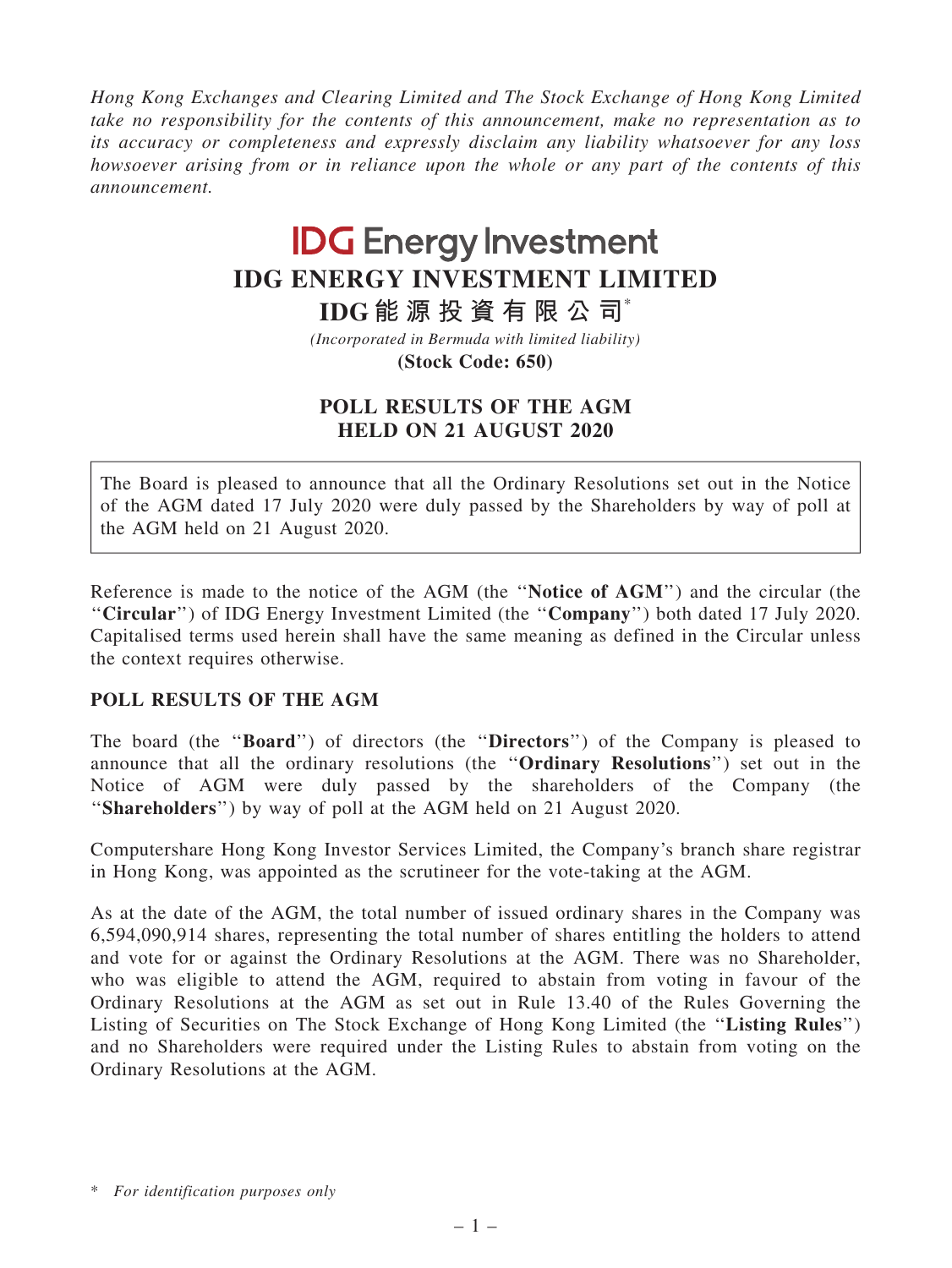| <b>Ordinary Resolutions</b> |                                                                                                                                                                                                                   |                                                                                                                                                               | Number of votes voted<br>(percentage of total number<br>of votes cast $(\%)$ |                           | <b>Total number</b><br>of votes |
|-----------------------------|-------------------------------------------------------------------------------------------------------------------------------------------------------------------------------------------------------------------|---------------------------------------------------------------------------------------------------------------------------------------------------------------|------------------------------------------------------------------------------|---------------------------|---------------------------------|
|                             |                                                                                                                                                                                                                   | For                                                                                                                                                           | <b>Against</b>                                                               |                           |                                 |
| 1.                          | and consider the<br>audited<br>To<br>receive<br>financial<br>statements of the Company and its subsidiaries and<br>the reports of the Directors and the independent<br>auditors for the year ended 31 March 2020. |                                                                                                                                                               | 4,068,044,901<br>$(100\%)$                                                   | $\theta$<br>$(0\%)$       | 4,068,044,901<br>$(100\%)$      |
| 2.                          | A.                                                                                                                                                                                                                | To re-elect Mr. Liu Zhihai as an executive<br>Director.                                                                                                       | 4,068,044,901<br>$(100\%)$                                                   | $\overline{0}$<br>$(0\%)$ | 4,068,044,901<br>$(100\%)$      |
|                             | B.                                                                                                                                                                                                                | To re-elect Mr. Shong Hugo as a non-executive<br>Director.                                                                                                    | 4,068,044,901<br>$(100\%)$                                                   | $\theta$<br>$(0\%)$       | 4,068,044,901<br>$(100\%)$      |
|                             | C.                                                                                                                                                                                                                | To re-elect Mr. Chau Shing Yim David as an<br>independent non-executive Director.                                                                             | 4,068,044,901<br>$(100\%)$                                                   | $\theta$<br>$(0\%)$       | 4,068,044,901<br>$(100\%)$      |
|                             | D.                                                                                                                                                                                                                | To authorize the board of Directors to fix the<br>remuneration of the Directors.                                                                              | 4,068,044,901<br>$(100\%)$                                                   | $\theta$<br>$(0\%)$       | 4,068,044,901<br>$(100\%)$      |
| 3.                          | To re-appoint KPMG as the auditors of the Company<br>and to authorize the Board to fix their remuneration.                                                                                                        |                                                                                                                                                               | 4,068,044,901<br>$(100\%)$                                                   | $\theta$<br>$(0\%)$       | 4,068,044,901<br>$(100\%)$      |
| 4.                          | А.                                                                                                                                                                                                                | To grant a general mandate to the Directors to<br>allot, issue and deal with additional shares not<br>exceeding 20% of the shares of the Company in<br>issue. | 4,068,044,901<br>$(100\%)$                                                   | $\theta$<br>$(0\%)$       | 4,068,044,901<br>$(100\%)$      |
|                             | <b>B.</b>                                                                                                                                                                                                         | To grant a general mandate to the Directors to<br>repurchase shares not exceeding 10% of the<br>shares of the Company in issue.                               | 4,068,044,901<br>$(100\%)$                                                   | $\theta$<br>$(0\%)$       | 4,068,044,901<br>$(100\%)$      |
|                             | C.                                                                                                                                                                                                                | To add the number of the shares repurchased<br>under resolution 4.B. to the mandate granted to<br>the Directors under resolution 4.A.                         | 4,068,044,901<br>$(100\%)$                                                   | $\theta$<br>$(0\%)$       | 4,068,044,901<br>$(100\%)$      |

Set out below are the poll results of the respective resolutions put to the vote at the AGM:

As more than 50% of the votes were cast in favour of the Ordinary Resolutions, the Ordinary Resolutions were duly passed at the AGM.

> By Order of the Board IDG Energy Investment Limited Wang Jingbo Chairman and Chief Executive Officer

Hong Kong, 21 August 2020